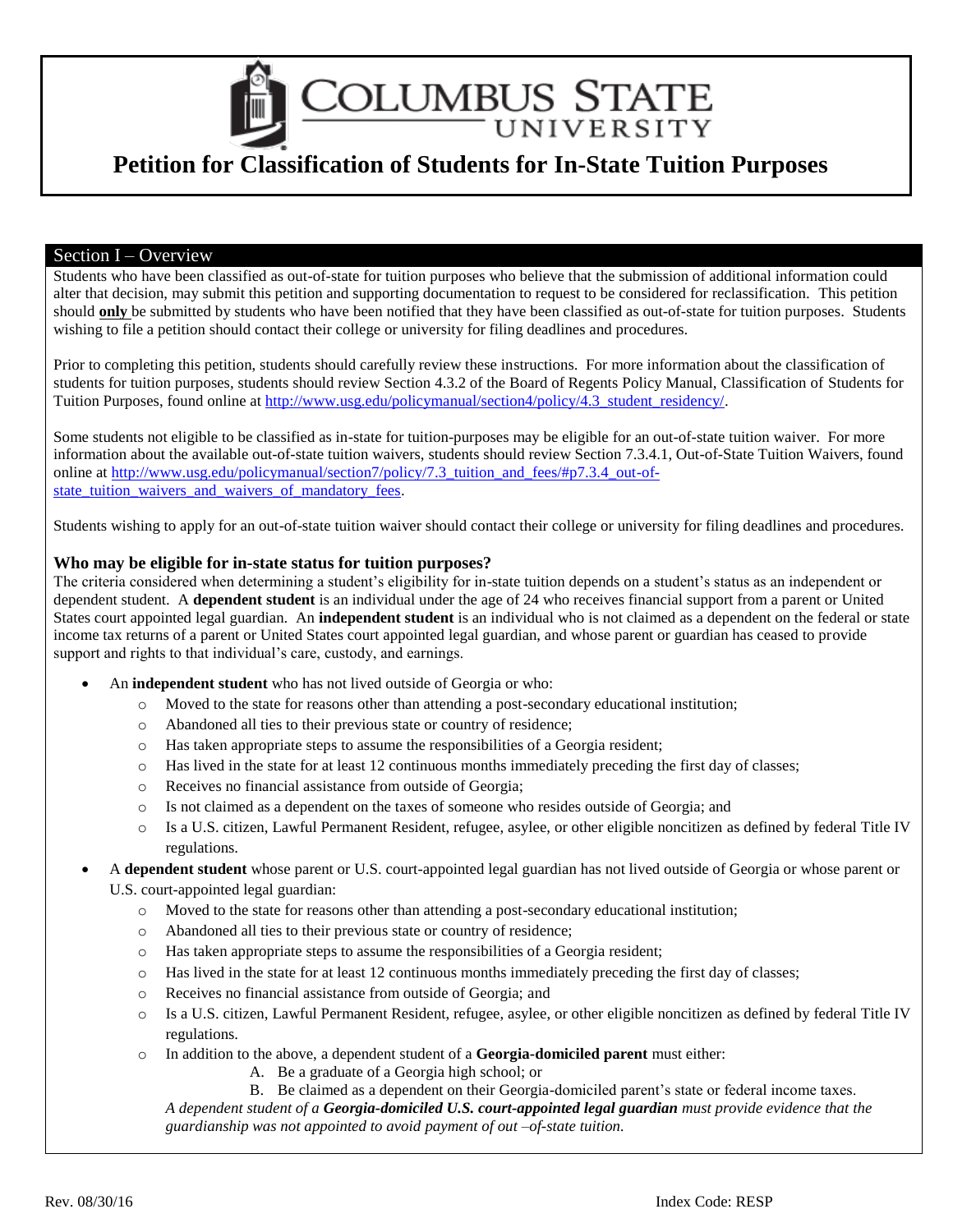**NOTE:** This petition is for information purposes only and does not in any way imply a determination of legal residence in Georgia. If approved this petition will grant a waiver that will allow you pay the in-state tuition rate for a period of 12 months. **The Petition for Georgia Residence Classification Form is available at https://admissions.columbusstate.edu/forms/**

### Section II – Supporting Documentation

The following are examples of supporting documentation which may be submitted as evidence of domicile. *The submission of any of the following documentation does not guarantee reclassification as an in-state student. The tuition classification officer will consider the totality of circumstances when making a tuition classification determination.* 

Students under the age of 24 should submit documentation related to the domicile of their parent(s) or U.S. court-appointed legal guardian, in addition to documentation related to their own domicile.

#### **Required Documentation:**

- 1. Copy of Georgia state taxes (GA500) filed for the most recent tax year.
- 2. Copy of the lease or deed for residence(s) maintained during the past 12 months. If the lease or deed is not in your name, a notarized statement from the lessee or deed holder stating that you reside with them and for how long.
- 3. Copy of a valid Georgia Driver's License or state-issued ID.

#### **Additional Documentation as requested:**

- 4. Copy of a valid vehicle registration for the State of Georgia.
- 5. Copies of bills, such as utility bills or bank statements, from the past 12 months since you established residency.
- 6. Signed statement of reason for coming to Georgia.
- 7. Copy of most recent W-2.
- 8. Copies of paystubs or Leave Earnings Statements (LES) for the previous year.
- 9. Letter/statement from current and/or previous employer(s) verifying any employment during the last 12 months. The letter/statement should be on company letterhead and should indicate dates of employment and whether that employment was full or part-time.
- 10. Receipts from the payment of property taxes.
- 11. Copies of homestead exemption documents.
- 12. Copy of birth certificate or guardianship paperwork issued by a United States court.
- 13. Copy of voter registration.
- 14. Copies of any social service benefits, such as food stamps, disability, unemployment, etc.
- 15. If you are not a U.S. citizen, a copy of your permanent resident alien card or documentation of your current visa status.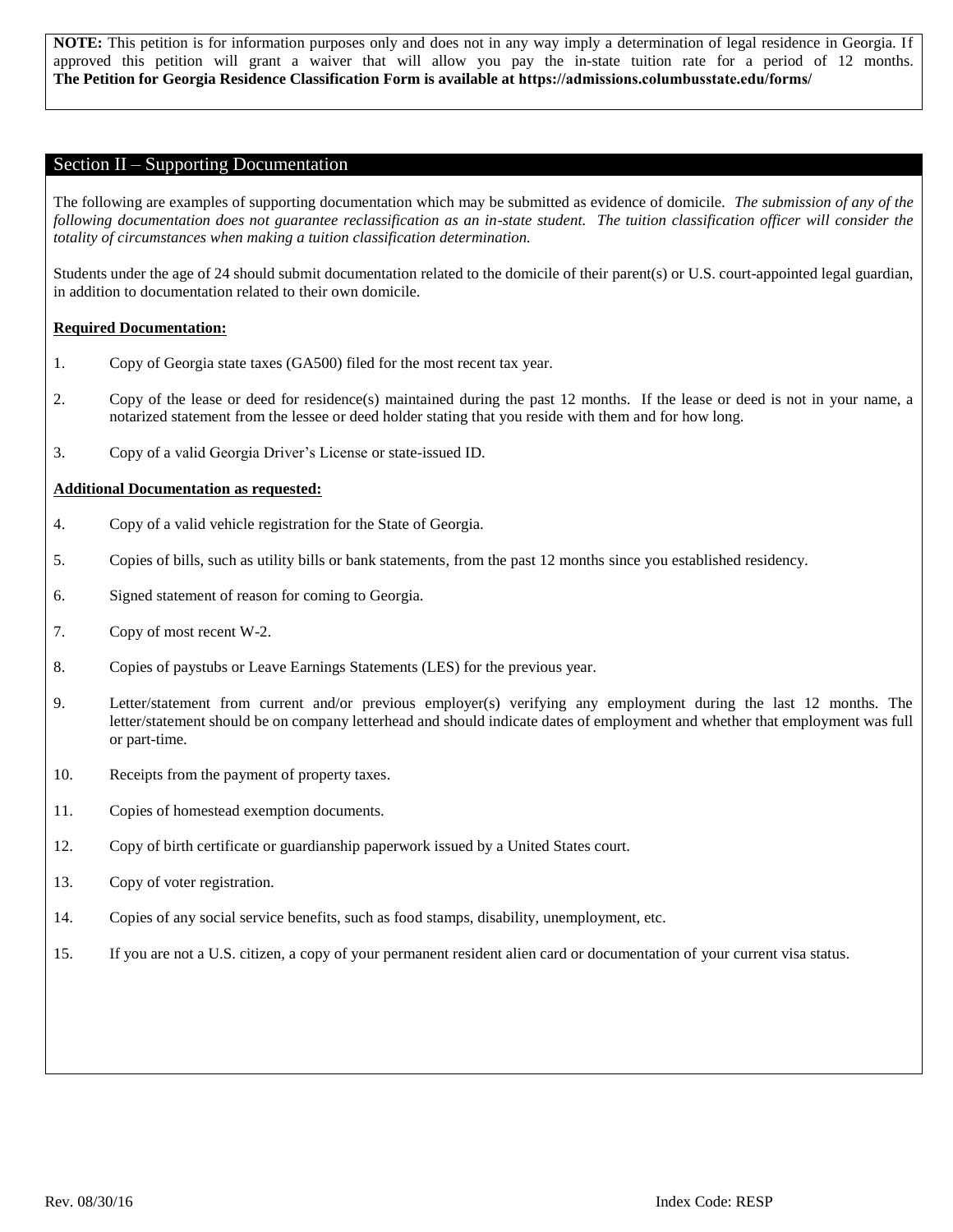| Section III – To be completed by the STUDENT                                                                                                                                                              |                |                                                                                                      |                                                            |  |  |
|-----------------------------------------------------------------------------------------------------------------------------------------------------------------------------------------------------------|----------------|------------------------------------------------------------------------------------------------------|------------------------------------------------------------|--|--|
| Student name:                                                                                                                                                                                             |                |                                                                                                      | Student ID:                                                |  |  |
| Home Phone:                                                                                                                                                                                               | Cell Phone:    |                                                                                                      | Work Phone:                                                |  |  |
| Email:                                                                                                                                                                                                    |                |                                                                                                      |                                                            |  |  |
| <b>Present Address:</b>                                                                                                                                                                                   |                |                                                                                                      |                                                            |  |  |
| Permanent Address:                                                                                                                                                                                        |                |                                                                                                      |                                                            |  |  |
| Date of Birth:                                                                                                                                                                                            |                | Place of Birth:                                                                                      |                                                            |  |  |
| Citizenship Status:<br>⊥U.S. Citizen<br>$\Box$ Resident Alien<br>$\Box$ Non-resident Alien                                                                                                                |                | If Resident Alien or Non-resident Alien, please specify your current<br>status in the United States: |                                                            |  |  |
| $\Box$ Fall<br>Term applying for waiver:                                                                                                                                                                  | $\Box$ Spring  | $\Box$ Summer                                                                                        |                                                            |  |  |
| Have you established and maintained domiciled in Georgia for at<br>least 12 consecutive months immediately preceding the first day<br>of classes for the term you are requesting in-state classification? |                |                                                                                                      | What is your Georgia county of residence?                  |  |  |
| Yes                                                                                                                                                                                                       | N <sub>0</sub> |                                                                                                      |                                                            |  |  |
| Have you ever lived in another country or in any U.S. state/territory other than the state of Georgia?<br>Yes                                                                                             | $\Box$ No      |                                                                                                      |                                                            |  |  |
| If you have lived outside of Georgia:                                                                                                                                                                     |                |                                                                                                      |                                                            |  |  |
|                                                                                                                                                                                                           |                |                                                                                                      |                                                            |  |  |
| What was your reason for moving to Georgia?                                                                                                                                                               |                |                                                                                                      |                                                            |  |  |
| Do you have a driver's license or state-issued ID?                                                                                                                                                        | $\Box$ Yes     | $\Box$ No                                                                                            |                                                            |  |  |
| If yes, in what U.S. state/territory is it issued?                                                                                                                                                        |                |                                                                                                      | Issue date: $\frac{\ }{\ }$ / $\frac{\ }{\ }$ (mm/dd/yyyy) |  |  |
| $\Box$ Yes<br>Do you drive a vehicle?<br>If yes, in what U.S. state/territory is it registered? Registration date: $\frac{1}{\sqrt{2}}$ (mm/dd/yyyy)                                                      | $\Box$ No      |                                                                                                      |                                                            |  |  |
| Are you registered to vote?<br>$\Box$ Yes<br>If yes, in what U.S. state/territory are you registered?                                                                                                     | $\Box$ No      |                                                                                                      |                                                            |  |  |
| Did you file state income taxes for the most recent tax year?                                                                                                                                             |                | $\Gamma$ Yes                                                                                         | $\Box$ No                                                  |  |  |
| Did you file as a resident, nonresident or part-year resident?                                                                                                                                            |                |                                                                                                      |                                                            |  |  |
| Did you file federal income taxes for the most recent tax year?                                                                                                                                           |                | $\Box$ Yes                                                                                           | $\Box$ No                                                  |  |  |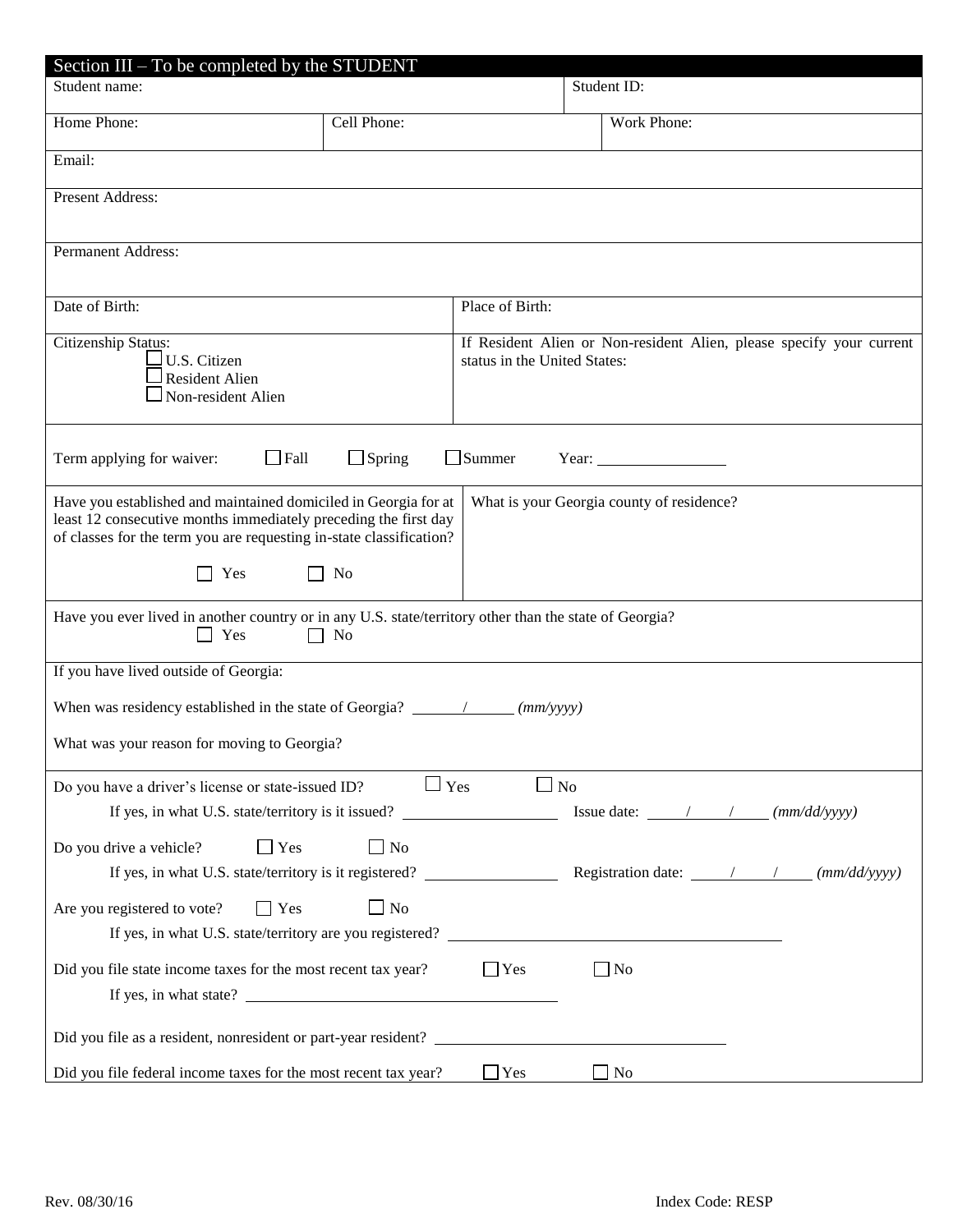| List all full-time or part-time employment you have held for the past two years, including military service. List most recent employment<br>first. Attach additional sheets if needed.                                              |                                                                                                                                                                                                                                                                                                                       |  |  |  |  |
|-------------------------------------------------------------------------------------------------------------------------------------------------------------------------------------------------------------------------------------|-----------------------------------------------------------------------------------------------------------------------------------------------------------------------------------------------------------------------------------------------------------------------------------------------------------------------|--|--|--|--|
| Employer: Dates: Dates: Dates: Dates: Dates: Dates: Dates: Dates: Dates: Dates: Dates: Dates: Dates: Dates: Dates: Dates: Dates: Dates: Dates: Dates: Dates: Dates: Dates: Dates: Dates: Dates: Dates: Dates: Dates: Dates: Da      |                                                                                                                                                                                                                                                                                                                       |  |  |  |  |
|                                                                                                                                                                                                                                     |                                                                                                                                                                                                                                                                                                                       |  |  |  |  |
| Address: National Address: National Address: National Address: National Address: National Address: National Address: National Address: National Address: National Address: National Address: National Address: National Addres      |                                                                                                                                                                                                                                                                                                                       |  |  |  |  |
|                                                                                                                                                                                                                                     |                                                                                                                                                                                                                                                                                                                       |  |  |  |  |
| Full-time or part-time:                                                                                                                                                                                                             |                                                                                                                                                                                                                                                                                                                       |  |  |  |  |
| Employer: Dates: Dates: Dates: Dates: Dates: Dates: Dates: Dates: Dates: Dates: Dates: Dates: Dates: Dates: Dates: Dates: Dates: Dates: Dates: Dates: Dates: Dates: Dates: Dates: Dates: Dates: Dates: Dates: Dates: Dates: Da      |                                                                                                                                                                                                                                                                                                                       |  |  |  |  |
| Address: <u>North Communication</u> and the communication of the communication of the communication of the communication of the communication of the communication of the communication of the communication of the communication o |                                                                                                                                                                                                                                                                                                                       |  |  |  |  |
|                                                                                                                                                                                                                                     | City: <u>City:</u> State: <u>City:</u> City: 2ip:                                                                                                                                                                                                                                                                     |  |  |  |  |
| Full-time or part-time:                                                                                                                                                                                                             |                                                                                                                                                                                                                                                                                                                       |  |  |  |  |
|                                                                                                                                                                                                                                     |                                                                                                                                                                                                                                                                                                                       |  |  |  |  |
| <b>SECTION IV.</b>                                                                                                                                                                                                                  | IF YOU ARE UNDER 24, THE FOLLOWING SECTION MUST BE COMPLETED. IF YOU ARE 24 OR OLDER, SKIP TO                                                                                                                                                                                                                         |  |  |  |  |
| Were claimed as dependent on the state or federal income tax returns                                                                                                                                                                | Did your parent(s) or U.S. court-appointed legal guardian provide                                                                                                                                                                                                                                                     |  |  |  |  |
| of your parent(s) or U.S. court-appointed legal guardian filed for the<br>most recent tax filing year?                                                                                                                              | you with any financial support in the last year?<br>$\Box$ No<br>$\Box$ Yes                                                                                                                                                                                                                                           |  |  |  |  |
| $\Box$ No<br>$\Box$ Yes                                                                                                                                                                                                             |                                                                                                                                                                                                                                                                                                                       |  |  |  |  |
| If yes to either of the above questions, the following must be answered.<br>day of classes for the term you are requesting in-state classification?                                                                                 | Has the parent or U.S. court-appointed legal guardian who claimed you as a dependent on their state or federal income tax return filed for<br>the most recent tax year, established and maintained domicile in Georgia for at least 12 consecutive months immediately preceding the first<br>Yes<br>$\blacksquare$ No |  |  |  |  |
| If yes to the above question, the following questions in this section must be answered.                                                                                                                                             |                                                                                                                                                                                                                                                                                                                       |  |  |  |  |
| Name of your Georgia-domiciled parent or U.S. court-appointed legal guardian:                                                                                                                                                       |                                                                                                                                                                                                                                                                                                                       |  |  |  |  |
| Relationship: 2000 Contract and Contract and Contract and Contract and Contract and Contract and Contract and Contract and Contract and Contract and Contract and Contract and Contract and Contract and Contract and Contract      |                                                                                                                                                                                                                                                                                                                       |  |  |  |  |
|                                                                                                                                                                                                                                     |                                                                                                                                                                                                                                                                                                                       |  |  |  |  |
| If the individual listed above is your U.S. court-appointed legal guardian, on what date was the guardianship appointed?<br>$\frac{\sqrt{1 - (mm/dd/yy)}y}{\sqrt{1 - (mm/dd/yy)}y}$                                                 |                                                                                                                                                                                                                                                                                                                       |  |  |  |  |
| Georgia?<br>$\Box$ Yes<br>$\Box$ No                                                                                                                                                                                                 | Has your parent or U.S. court-appointed legal guardian ever lived in another country or in any U.S. state/territory other than the state of                                                                                                                                                                           |  |  |  |  |
| If the parent or U.S. court-appointed legal guardian listed above has lived outside of Georgia:                                                                                                                                     |                                                                                                                                                                                                                                                                                                                       |  |  |  |  |
|                                                                                                                                                                                                                                     |                                                                                                                                                                                                                                                                                                                       |  |  |  |  |
| What was their reason for moving to Georgia?                                                                                                                                                                                        |                                                                                                                                                                                                                                                                                                                       |  |  |  |  |
|                                                                                                                                                                                                                                     |                                                                                                                                                                                                                                                                                                                       |  |  |  |  |
| Provide the following information for your Georgia-domiciled parent or U.S. court-appointed legal guardian listed above.                                                                                                            |                                                                                                                                                                                                                                                                                                                       |  |  |  |  |
| $\Box$ Yes<br>Do they have a driver's license or state-issued ID?                                                                                                                                                                   | $\Box$ No                                                                                                                                                                                                                                                                                                             |  |  |  |  |
| If yes, in what U.S. state/territory is it issued?                                                                                                                                                                                  | (mm/dd/yyyy)                                                                                                                                                                                                                                                                                                          |  |  |  |  |

Rev. 08/30/16 Index Code: RESP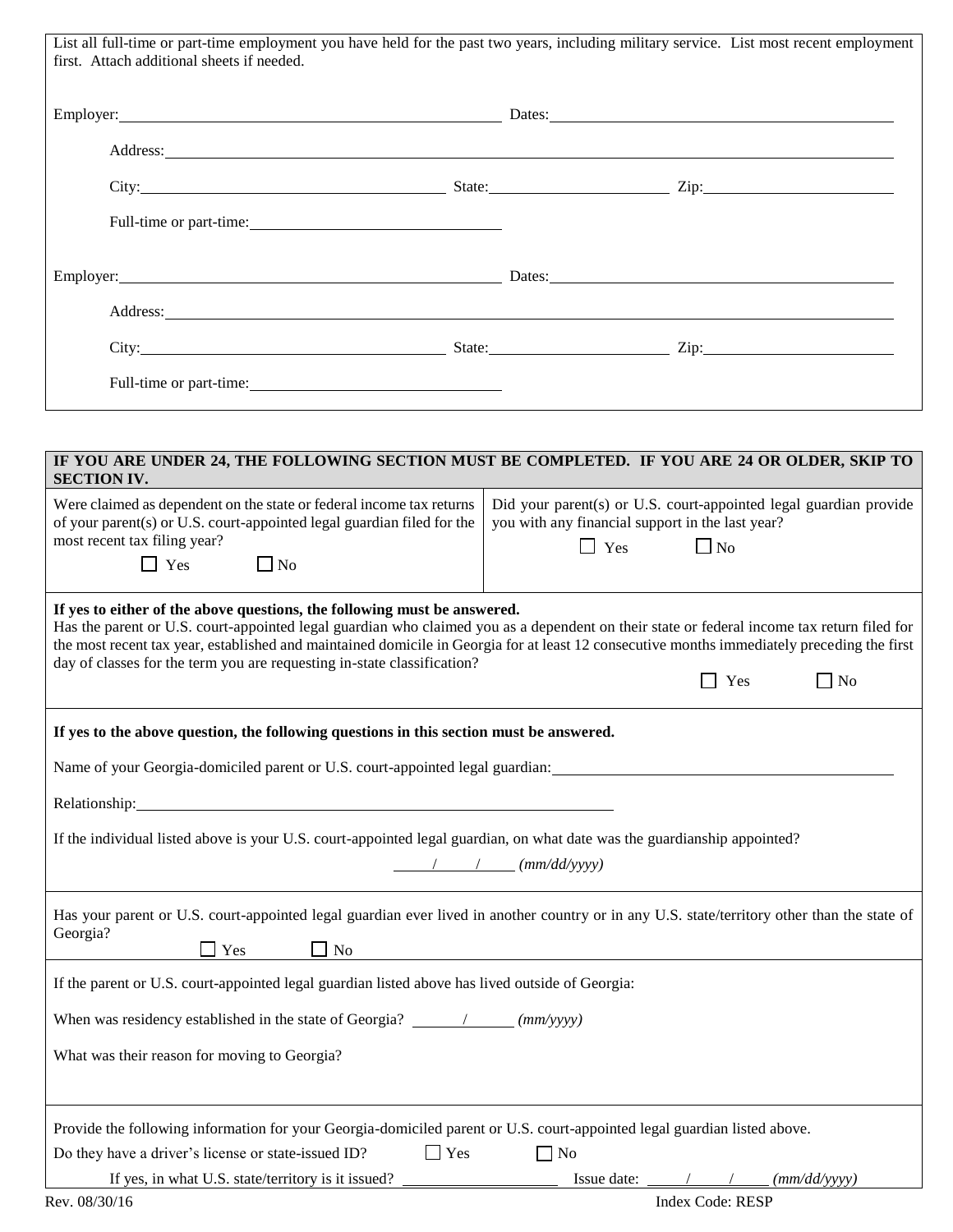| Do they drive a vehicle? $\Box$ Yes<br>$\Box$ No                                                                                                                                                                                                                                                                                                                                                                              |           |
|-------------------------------------------------------------------------------------------------------------------------------------------------------------------------------------------------------------------------------------------------------------------------------------------------------------------------------------------------------------------------------------------------------------------------------|-----------|
| If yes, in what U.S. state/territory is it registered? Registration date: $\frac{1}{2}$ Megistration date: $\frac{1}{2}$ (mm/dd/yyyy)                                                                                                                                                                                                                                                                                         |           |
| Are they registered to vote? $\Box$ Yes<br>$\Box$ No                                                                                                                                                                                                                                                                                                                                                                          |           |
|                                                                                                                                                                                                                                                                                                                                                                                                                               |           |
| Did they file state income taxes for the most recent tax year? $\Box$ Yes                                                                                                                                                                                                                                                                                                                                                     | $\Box$ No |
| If yes, in what state? $\qquad \qquad$                                                                                                                                                                                                                                                                                                                                                                                        |           |
| Did you file as a resident, nonresident or part-year resident?                                                                                                                                                                                                                                                                                                                                                                |           |
| Did they file federal income taxes for the most recent tax year? $\Box$ Yes                                                                                                                                                                                                                                                                                                                                                   | $\Box$ No |
| List all full-time or part-time employment the parent or U.S. court-appointed legal guardian listed above has held for the past two years,<br>including military service. List most recent employment first. Attach additional sheets if needed.                                                                                                                                                                              |           |
| Employer: Dates: Dates: Dates: Dates: Dates: Dates: Dates: Dates: Dates: Dates: Dates: Dates: Dates: Dates: Dates: Dates: Dates: Dates: Dates: Dates: Dates: Dates: Dates: Dates: Dates: Dates: Dates: Dates: Dates: Dates: Da                                                                                                                                                                                                |           |
| Address: <u>The Community of the Community of the Community of the Community of the Community of the Community of the Community of the Community of the Community of the Community of the Community of the Community of the Comm</u>                                                                                                                                                                                          |           |
| City: <u>City:</u> State: City: Zip: 2.1.                                                                                                                                                                                                                                                                                                                                                                                     |           |
| Full-time or part-time:                                                                                                                                                                                                                                                                                                                                                                                                       |           |
|                                                                                                                                                                                                                                                                                                                                                                                                                               |           |
| Address: <u>Address:</u> Address: Address: Address: Address: Address: Address: Address: Address: Address: Address: Address: Address: Address: Address: Address: Address: Address: Address: Address: Address: Address: Address: Addr                                                                                                                                                                                           |           |
|                                                                                                                                                                                                                                                                                                                                                                                                                               |           |
| Full-time or part-time:                                                                                                                                                                                                                                                                                                                                                                                                       |           |
|                                                                                                                                                                                                                                                                                                                                                                                                                               |           |
|                                                                                                                                                                                                                                                                                                                                                                                                                               |           |
| Section IV – Basis for Request for In-State Classification                                                                                                                                                                                                                                                                                                                                                                    |           |
| Indicate under which of the following categories you are seeking in-state classification (select all that apply):                                                                                                                                                                                                                                                                                                             |           |
| □ I am a Dependent Student                                                                                                                                                                                                                                                                                                                                                                                                    |           |
| $\Box$ My parent(s) have established and maintained domicile in Georgia for at least 12 consecutive months<br>immediately preceding the first day of classes for the term I am seeking in-state classification and                                                                                                                                                                                                            |           |
| I have graduated or will graduate from a Georgia high school; and/or                                                                                                                                                                                                                                                                                                                                                          |           |
| □ My Georgia -domiciled parent claimed me as a dependent on their federal or state income taxes<br>filed for the most recent tax year.                                                                                                                                                                                                                                                                                        |           |
| My U.S. court-appointed legal guardian established and maintained domicile in Georgia for at least 12 consecutive<br>months immediately preceding the first day of classes for the term I am seeking in-state classification and<br>I can provide clear evidence that the appointment was not made to avoid payment of out- of-state tuition.                                                                                 |           |
| $\Box$ I was previously classified as an in-state student at another USG institution and have remained continuously<br>enrolled. Since I was originally classified as an in-state student, my Georgia-domiciled parent(s) or U.S.<br>court-appointed legal guardian has moved out of state.                                                                                                                                   |           |
| $\Box$ I am an Independent Student<br>$\Box$ I have established and maintained domicile in Georgia for at least 12 consecutive months immediately preceding<br>the first day of classes for the term I am seeking in-state classification. I did not move to Georgia solely<br>for the purpose of attending a postsecondary institution and I was not claimed as a dependent on my<br>parents' most recent income tax return. |           |
| $\Box$ I was previously classified as an in-state student and temporarily left Georgia for less than 12 months.                                                                                                                                                                                                                                                                                                               |           |